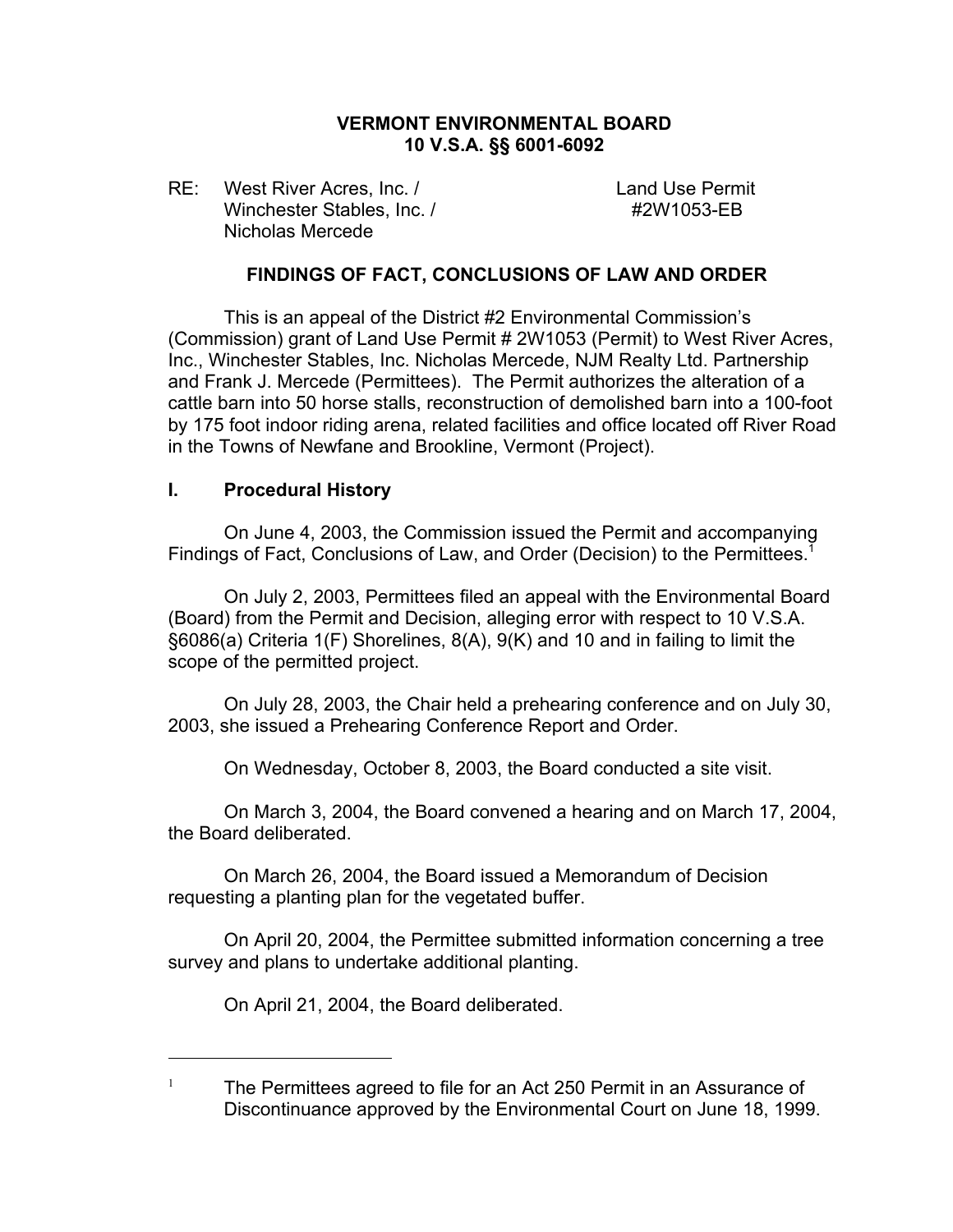On April 27, 2004, the Board issued a Memorandum of Decision requesting a revised planting plan to clarify certain ambiguities contained in Permittees' planting plan.

On May 12, 2004, Permittees submitted a revised planting plan.

On May 24, 2004, ANR submitted a response to Permittees' revised planting plan.

On June 23, 2004, the Board deliberated.

# **II. Issues**

- 1. Whether, and to what extent the Project complies with Criterion 1(F).
- 2. Whether, and to what extent the Project complies with Criterion 8(A).
- 3. Whether, and to what extent the Project complies with Criterion 9(K).
- 4. Whether, and to what extent the Project complies with Criterion 10.
- 5. If the Board grants a permit, pursuant to *Stonybrook Condominium Owner's Association*, Declaratory Ruling #385, Findings of Fact, Conclusions of Law, and Order (May 18, 2001), should the Board limit the area of the permitted project.

# **II. Findings of Fact**

To the extent any proposed findings of fact and conclusions of law are included below, they are granted; otherwise, they are denied. *See, Secretary, Agency of Natural Resources v. Upper Valley Regional Landfill Corporation*, 167 Vt. 228, 241-42 (1997); *Petition of Village of Hardwick Electric Department*, 143 Vt. 437, 445 (1983).

# **General Findings**

1. West River Acres, Inc. is a Vermont corporation formed on November 28, 1994. Its directors are Nicholas J. Mercede, Anita Mercede, and Frank J. Mercede. West River Acres, Inc. owns the 54.2 acre parcel of land on the east side of River Road in the Town of Newfane, Vermont. The 54.2 acre parcel is bounded on the south and east by the West River.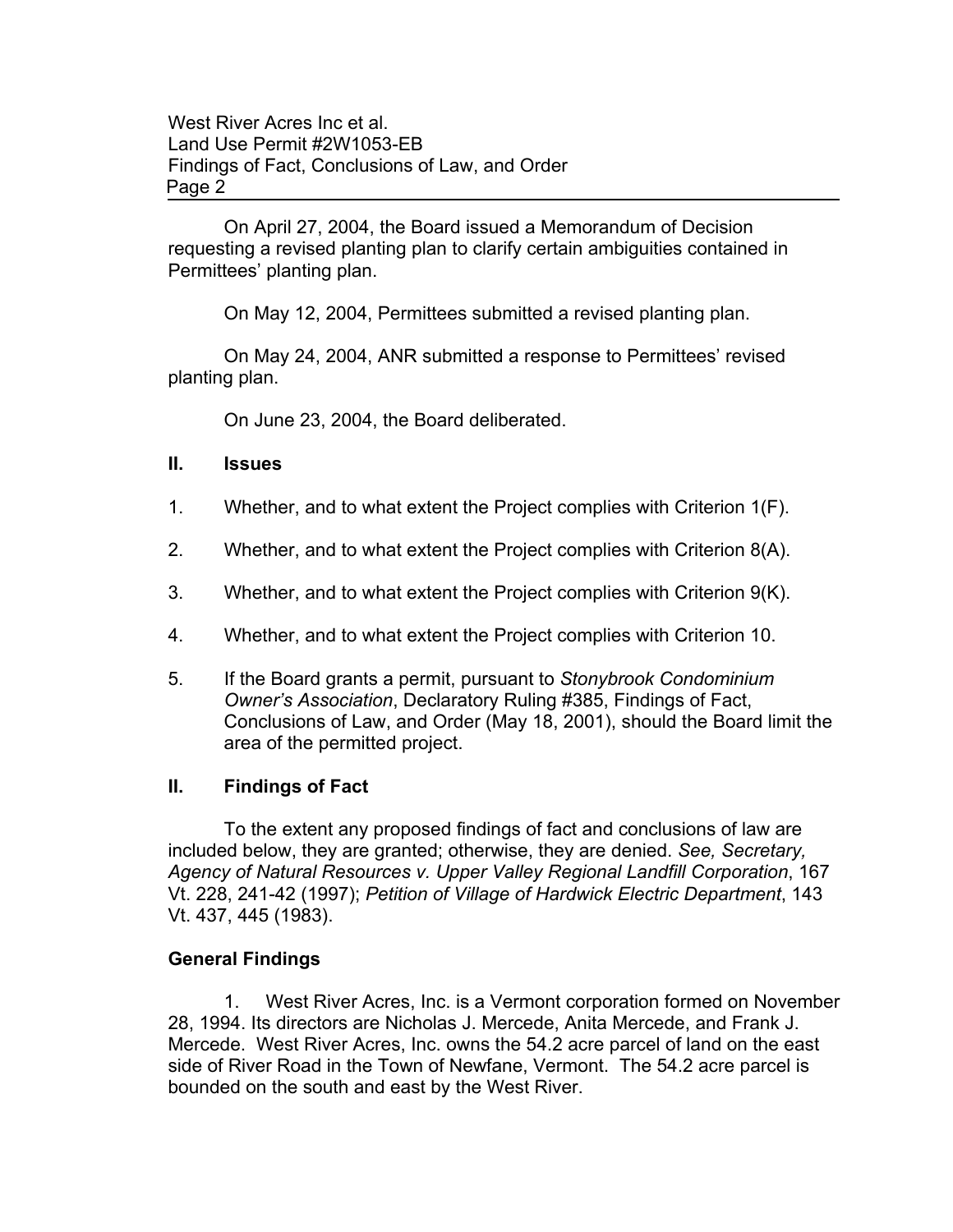2. Winchester Stables, Inc. is a Vermont corporation formed on August 12, 1996. Its directors are Nicholas J. Mercede and Frank J. Mercede. Winchester Stables, Inc. operates the Project on the 54.2 acre tract.

3. The Permittees seek a permit authorizing the construction of an already constructed cattle barn with 50 horse stalls, a 100-foot by 175 foot indoor riding arena, related facilities and office located off River Road in the Towns of Newfane and Brookline, Vermont.

4. From the Mercede family's original acquisition in 1971 until 1995, the 54.2 acre parcel was used by the Mercede family for agricultural purposes, such as raising and maintaining pigs, chickens, horses, donkeys, llamas, and other livestock. The family regularly visits the land during the year for recreational and social purposes. A wind storm in 1990 knocked down many trees along the vegetated buffer by the West River. Since then the Permittees have planted many replacement trees.

5. Since 1996, Winchester Stables, Inc. has engaged principally in the boarding and training of horses on the 54.2 acre parcel. A large barn on the site houses 50 horses. Twenty-five of these horses are owned by the Mercede family. The indoor horse arena replaced a portion of the cow barn that was destroyed by a wind storm in 1990.

6. In addition to the horse barn and arena, the site now includes a viewing area, tack rooms, feed room, bedding bin, parking lot, office, bathroom, and employee apartment. The rest of the site consists of corrals, jumps, and open pasture. Additionally, there are two points of access to the West River on the shoreline of the parcel, one used for for swimming and the other for canoes and other water craft.

7. The Permittees host two or three horse shows per year on the 54.2 acre parcel. The Permittees also offer carriage tours on the 54.2 acre parcel or on River and Brookline roads.

8. The Mercede family acquired other parcels over a period of years for the purpose of providing quiet, peace, and enjoyment of the open space by the Mercede family and friends.

9. However, since the parcels are contiguous to the 54.2 acre parcel and owned by members of the family, the Board previously found that they are part of the Project tract of land. *West River Acres, Inc, et. al.* Declaratory Ruling #398, Findings of Fact, Conclusions of Law, and Order (Mar. 21, 2002). These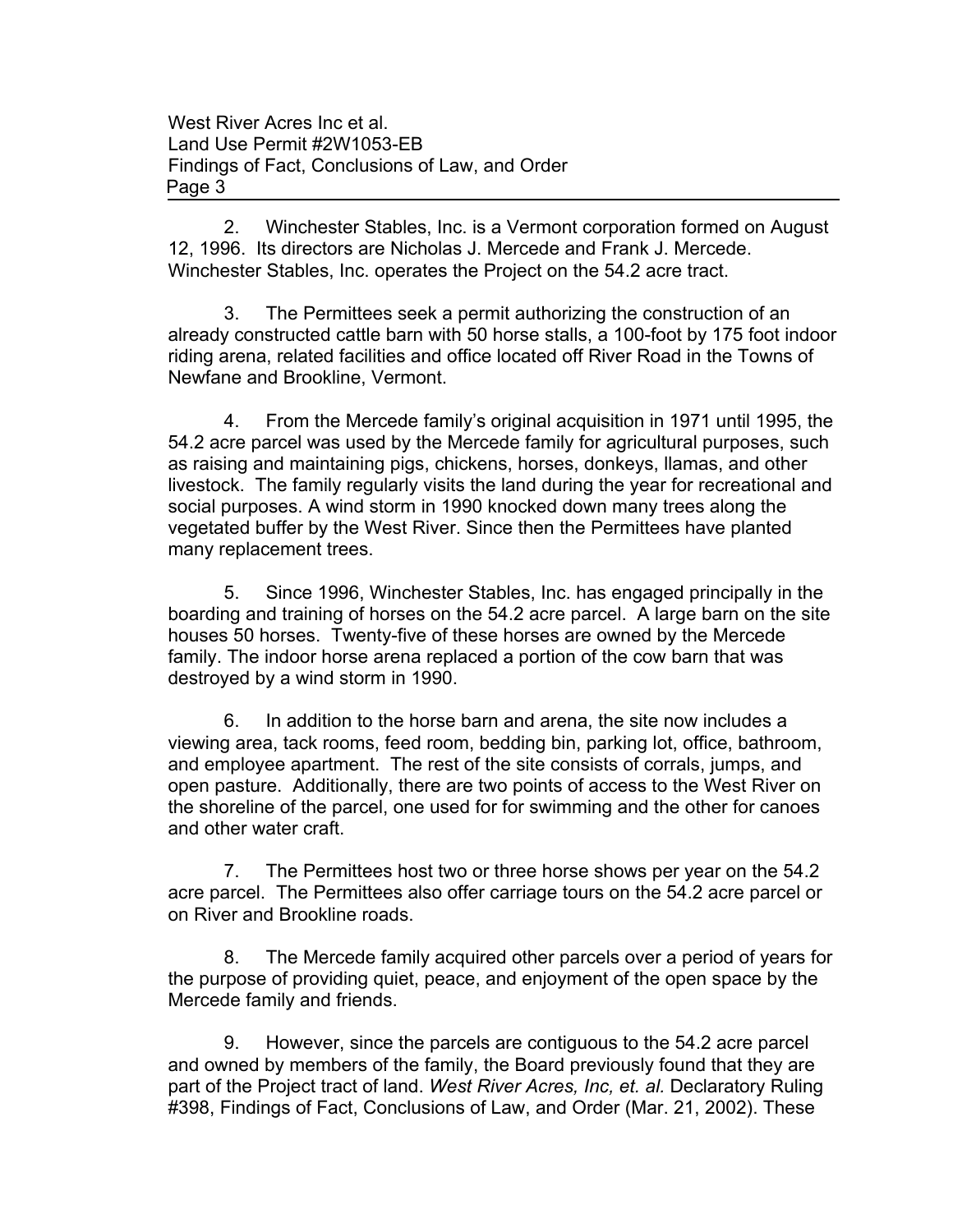parcels include:

- A. On July 3, 1986, NJM Realty Limited Partnership, of which Nicholas Mercede is a partner, purchased a tract of land containing 122 acres, commonly known as Maple Row Farm located on both sides of the River Road in Newfane, from the Lawrence family by Warranty Deed recorded in Book 58, Page 354 of the Newfane Land Records. This property consists of a dwelling, which is rented, barns and agricultural land, which is used for producing hay. The tract also includes a gravel pit on the west and northwest side of River Road. This parcel is referred to as Maple Row Farm.
- B. On November 25, 1987, NJM Realty Limited Partnership purchased a parcel of land containing 10 acres, more or less, from Richard B. Dowley and Sandra Dowley by Warranty Deed recorded in Book 62, Page 122 of the Newfane Land Records. This parcel is on the west side of River Road and is used for agricultural purposes.
- C. On January 15, 1992, Frank J. Mercede, Trustee, the son of Nicholas J. Mercede, purchased a large tract of land on the east side of the West River from John H. King and Robert A. King by Warranty Deed recorded in Book 19, Page 378 of the Brookline Land Records, and in Book 69, Pages 326 of the Newfane Land Records. The parcel in Brookline contains 290.65 acres, and the parcel in Newfane contains 240.7 acres. This land is used for both agricultural and forestry purposes. The King parcel contains old logging roads which have been used by the general public for snowmobiling, hiking, hunting, and horseback riding.
- D. On February 28, 1992, Frank J. Mercede, Trustee, the son of Nicholas J. Mercede, purchased two tracts of land contiguous to the 54.2 acre parcel from David E. Peterson and Barbara A. Peterson, located on the west side of the West River by Warranty Deed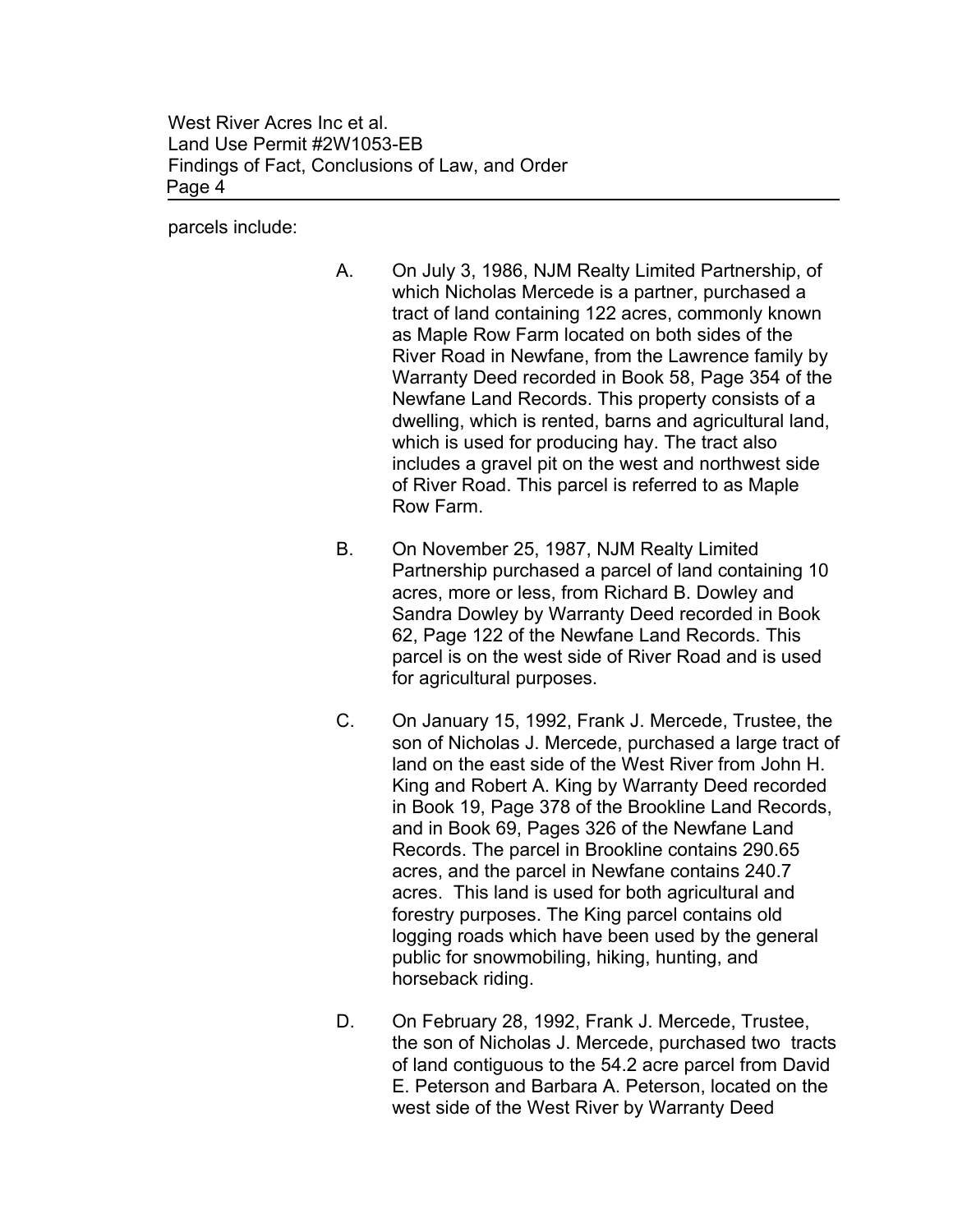> recorded in Book 69, Page 358 of the Newfane Land Records. One parcel is 10.6 acres and is located on the east side of River Road. This parcel is used for agricultural purposes.

- E. Family members also own an approximately 2 acre parcel immediately north of the above 10.6 acre parcel. This parcel is contiguous to both the above parcel and the 54.2 acre parcel. Peggy Dills, the stable manager resides on a house located on the two acre parcel. The Warranty Deed for this parcel is located in Book 77, Page 94 of the Newfane Land Records.
- F. The second parcel of land purchased on February 28, 1992, by Frank J. Mercede from David E. Peterson and Barbara A. Peterson is 4.8 acres and is located between River Road and the West River. The parcel contains a residential dwelling.

10. With one exception discussed in finding of fact 14, Winchester Stables, Inc. does not utilize the contiguous land owned by family members in its operations. There are no agreements between West River Acres, Inc., Winchester Stables, Inc. and any Mercede family members for use of any real estate other than the 54.2 acre parcel by Winchester Stables, Inc. in its operation of the boarding stable and horse arena.

11. There have not been any commercial improvements made to contiguous property owned by the Mercede family for use in the operation of West River Acres, Inc. and/or Winchester Stables, Inc. However, the logging roads have been maintained on the King parcel on the east side of the West River in Brookline and Newfane for use in inspecting the area, for surveillance and for the personal recreation of the Mercede family and friends including horseback riding and picnicking.

12. Mercede family members, guests and friends use the logging roads on the King parcel for riding purposes. The family has been using this property since it was acquired in 1992.

13. A boarder of a horse at Winchester Stables, Inc., may ride his or her horse anywhere on the 54.2 acres and can use the jumps and corrals. A land management program has been used which results in all areas of the 54.2 acre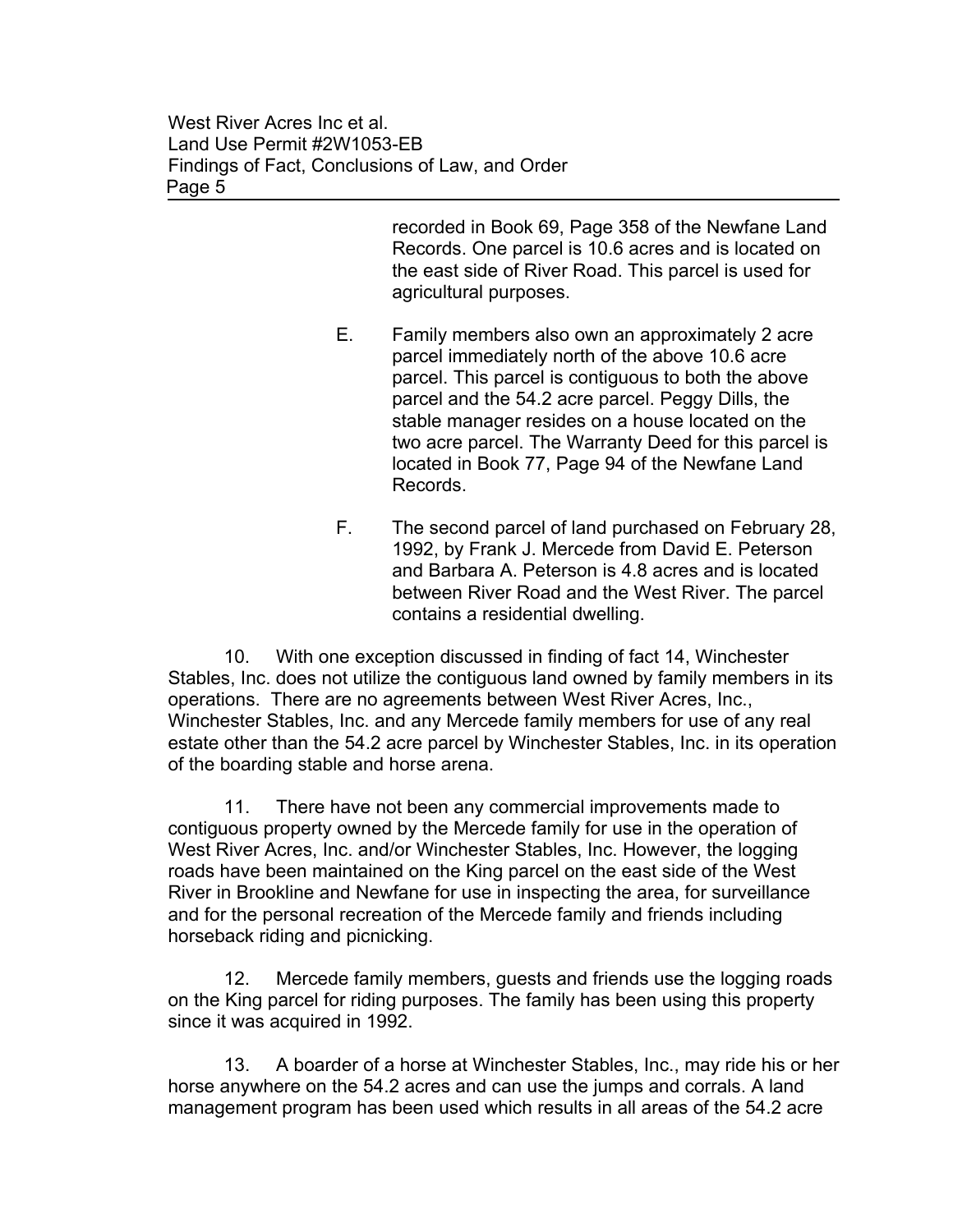parcel being rotated so there are no defined trails in any area. This is done so that the grass cover will not be destroyed and that a particular area will not become dried out. The practice avoids erosion, exposure of mineral soils, and the run off of nutrients. This results in healthy turf and no observable or designated riding trails.

14. However, a boarder of a horse at Winchester Stables, Inc., may also ride on any of the unposted land on the Mercede family properties if he or she first signs a waiver of liability. Boarders may also use the town roads in the Newfane and Brookline area and any access off those roads and any other agricultural open space that is not posted.

15. Permittees prior brochure advertised "over 1,000 acres with miles of glorious trails." Permittees current brochure advertises "miles of picturesque trails through fields, forests, and mountains..."

16. A horse-jumping obstacle course has been constructed at the south end of a 10.6 acre parcel owned by Frank J. Mercede which is used by the Mercede family and friends. No boarders may use this obstacle course.

17. Occasional equine use of unposted Mercede family land by boarders and the general public causes minimal impact. While it is not known exactly how many members of the general public ride horses on unposted Mercede family land, a significant number has historically used the lands over the years. The 25 boarders from the Project represent a tiny fraction of that use.

# **Criterion 1(F)**

18. The shoreline of the project includes a vegetated buffer area along the entire shoreline, with the exception of the two river access areas. According to the Permittees' revised planting plan the buffer width ranges from approximately 20' on the eastern shoreline to 46' on the southern shoreline. The buffer contains several different species of trees, including maple, sycamore, spruce, and pine. Some of these have been planted and others are native to the area and have been established for many years. The planted sugar maples, ranging from about 10' to 20' tall, have been evenly dispersed about 50' apart.

19. There are two river access points along the shoreline of the tract, one for canoeing and one for swimming access. These areas are cleared of trees and most other vegetation. The Permittees have historically allowed the general public to access the West River if they requested permission.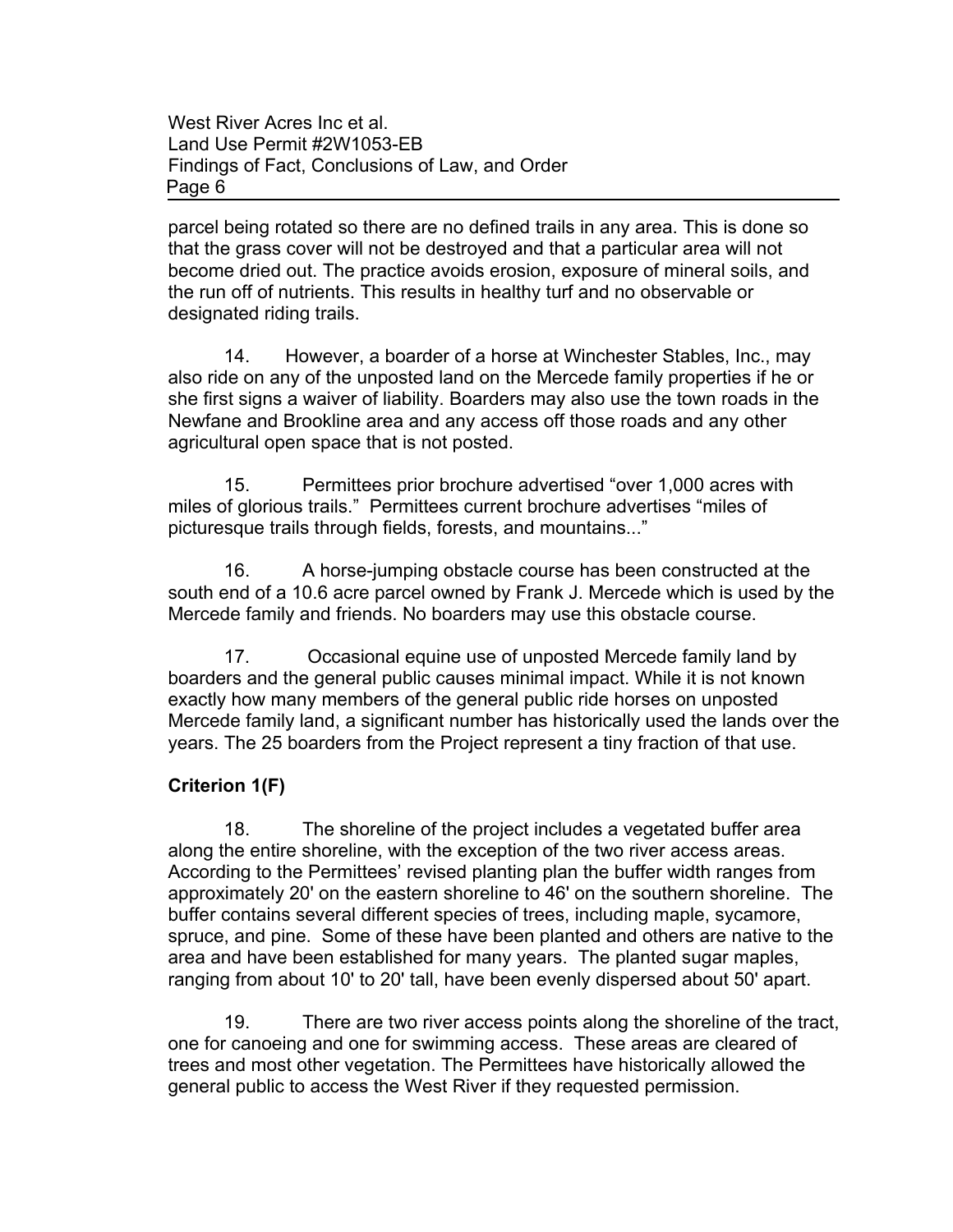20. There are no obvious signs of significant erosion along any part of the shoreline. However, the soil is exposed in the carriage training area.

21. The swimming access area is located approximately 2000' east of the western property line, where the West River turns from a north-south flow to an east-west flow. The area cleared of vegetation to provide access is about 50' wide. This area is mowed down to the shoreline. The landscape here gently slopes to the river bank. There is a picnic area and a dry hydrant used for emergency purposes located in the access area. The vegetated buffer is approximately 30' wide on either side of the mowed area.

22. The canoe launch site is located about 1000' east of the western property line. The gap in the dense vegetated buffer is a couple of hundred feet wide. There is sparse vegetation in this area consisting of grasses and underbrush, but no trees.

23. A carriage training area is located adjacent to the riverbank near the canoe launch site. This area contains no defined trails, but some cones and large rocks which serve as an obstacle course. There are no plantings here, and sandy soil is exposed due to high use.

 24. Japanese Knotweed is an invasive plant species that grows in the vegetated buffer. It often out competes native species and reduces the diversity of the vegetation. It is a hardy plant that is difficult to eradicate.

# **Criterion 8(A)**

25. A fresh water mussel species listed on the state "threatened species" list, the brook floater (*Alasmidonta varicosa),* has been identified immediately upstream and downstream of the project site on the West River. This is the only known population of this species found in the State of Vermont.

26. The West River at the Project site provides critical wildlife habitat for many fish species, including smallmouth bass, rock bass, white suckers, tessellated darters, and several species of minnows. There is also Atlantic salmon habitat and spawning ground on or near the 54.2 acre parcel.

27. There was no persuasive evidence that the Project has any significant impact on any species in the West River.

## **Criterion 10**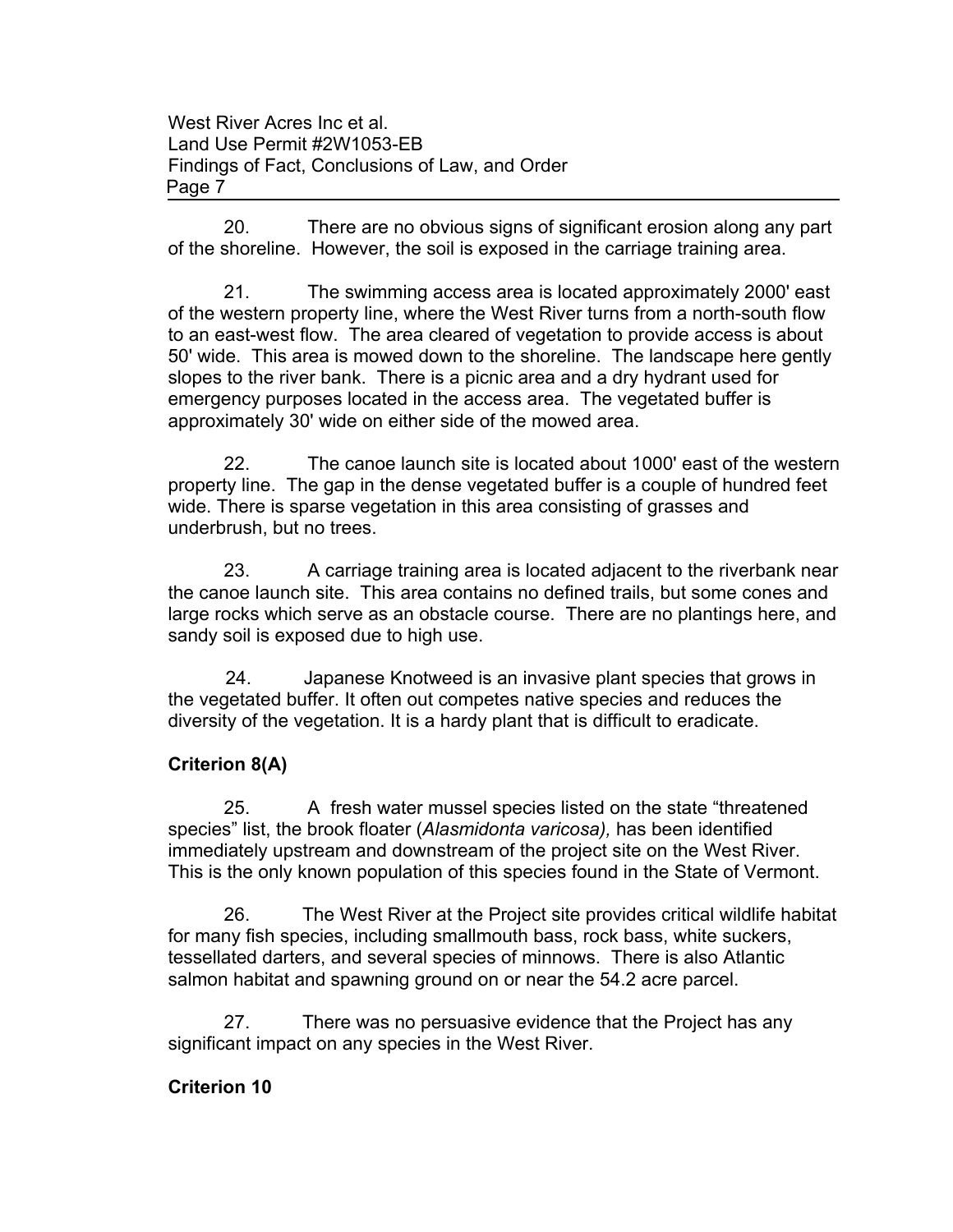28. The Newfane Town Plan contains the following relevant provisions:

> 1. Maintenace of Newfane's surface waters and shorelands in their natural state is necessary. ...

3. New Development within or adjacent to shoreland areas shall be designed to result in stable river and stream banks and cause minimal disturbance to the riparian environment.

4. Development activity shall not result in increased rates of stormwater runoff to Newfane's surface waters nor cause surface waters to become silted, contaminated or otherwise degraded.

29. The Windham Regional Plan contains the following relevant provisions:

> 1. Maintain undisturbed buffers of vegetation along watercourses, lakes, ponds, wetlands and vernal pools in order to protect shorelines, provide shading to prevent undue increase in stream temperatures, minimize the effects of erosion, sedimentation, and other sources of pollution, and maintain scenic, recreational, and habitat values.

2. Maintain or enhance existing chemical, physical, and biological quality of the Region's surface waters.

## **III. Conclusions of Law**

## *Scope of the Project*

In *West River Acres Inc. et. al.*, Declaratory Ruling #398 Findings of Fact, Conclusions of Law, and Order (Mar 21, 2002), the Board held that the involved land for this Project included the 54.2 acre parcel and all the contiguous tracts owned by family members listed in Finding of Fact 9. As part of their appeal, the Permittees petitioned the Board to narrow the scope of permitted project pursuant to *Stonybrook Condominium Owner's Association*, Declaratory Ruling #385, Findings of Fact, Conclusions of Law, and Order (May 18, 2001).

 In *Stonybrook*, the Board held that the "permitted project" is the entire tract or tracts of land governed by the land use permit, on which the construction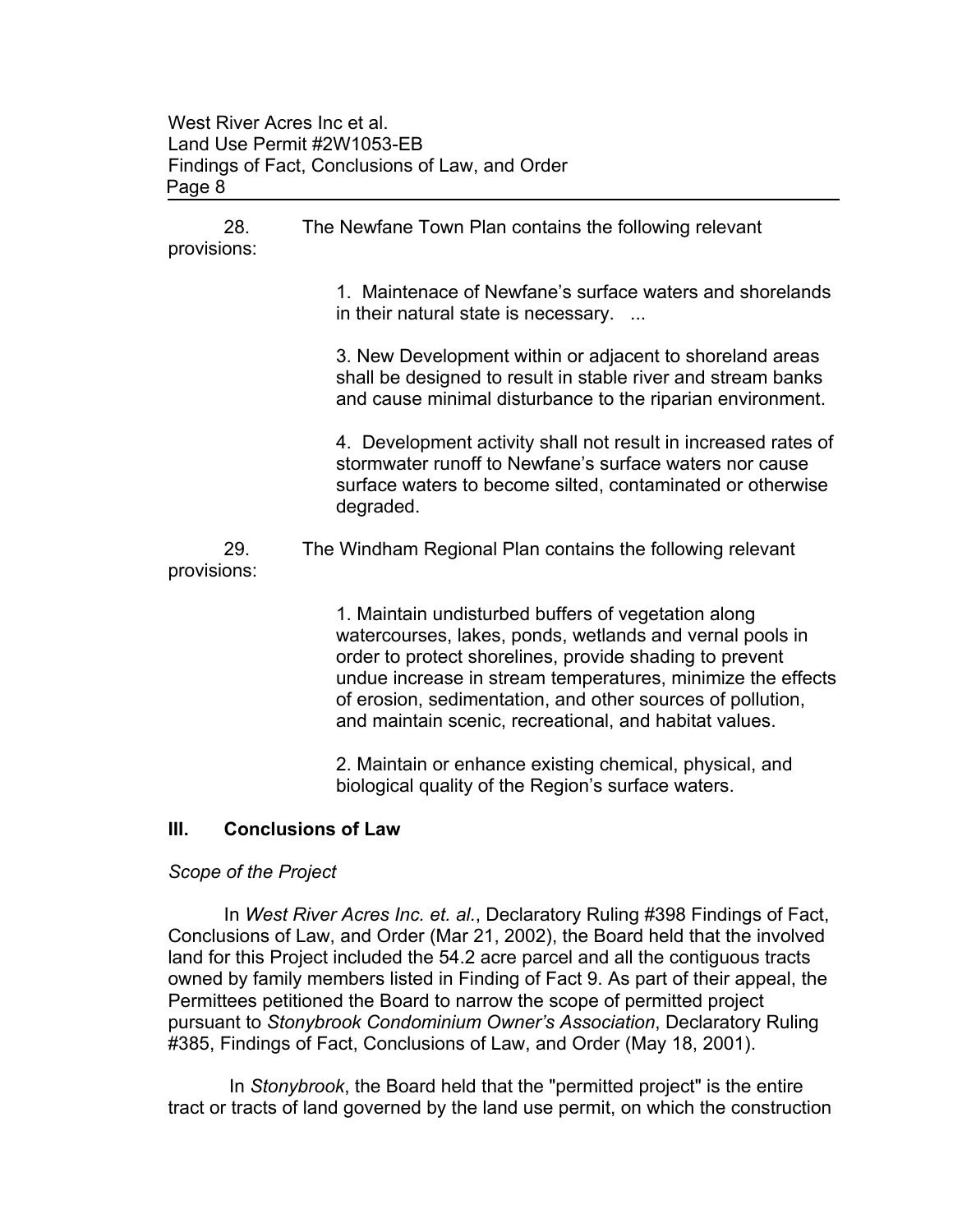occurs, except in those instances in which the permittee establishes that only a smaller portion of its tract has a nexus to, or is actually impacted or affected by, such construction. *Id* at 17.

In *Stonybrook*, the Board stated:

In most cases, such as subdivisions, a "permitted project" will encompass the entire tract of land on which it sits. However, the Board is cognizant that a definition of "permitted project" that does not allow for flexibility in appropriate situations is neither wise nor fair. Were a small project on a large tract to require, without exception, that the entire tract be included within the definition of "permitted project," inequitable or absurd results could follow. For example, were a farmer to allow the installation of a telecommunications antenna on one of his silos, should this mean that his entire farm must be considered to be the "permitted project"? Clearly, under this scenario, were the permittee able to establish that its construction has no, or only limited, impacts beyond those caused by the actual construction itself, the definition of "permitted project" should be tempered by reason and reality.

Thus, while the Board adopts the "bright line" definition of "permitted project" as stated in §IV(B)(3) above as the default definition or the general rule, the Board will also allow a permittee to attempt to limit the boundaries of its "permitted project" in the manner described in §IV(B)(2), above. The Board recognizes that delineating such boundaries will require a careful evaluation by the Coordinator for the District Commission of the natural resources on the project tract and of the actual impacts or effects created by the project on those resources. It may also require the permittee to present to the Coordinator a survey and other evidence which accurately establish the extent of such impacts or effects. For all the reasons stated in the Blodgett case, it is apparent that in many instances it will be neither an easy nor inexpensive task to define a project's nexus areas, and the Board can foresee that a permittee's attempt to limit the area of its "permitted project" may be subject to challenge by others and form the basis for appeals to the Board which might not otherwise be taken. Nonetheless, should a permittee choose to follow this route, recognizing that it must bear the burden of proving the extent of its project and its impacts, the Board concludes that there may be instances in which restricting the scope of the "permitted project" to something less than the entire tract will result in a fair and reasonable approach to this issue.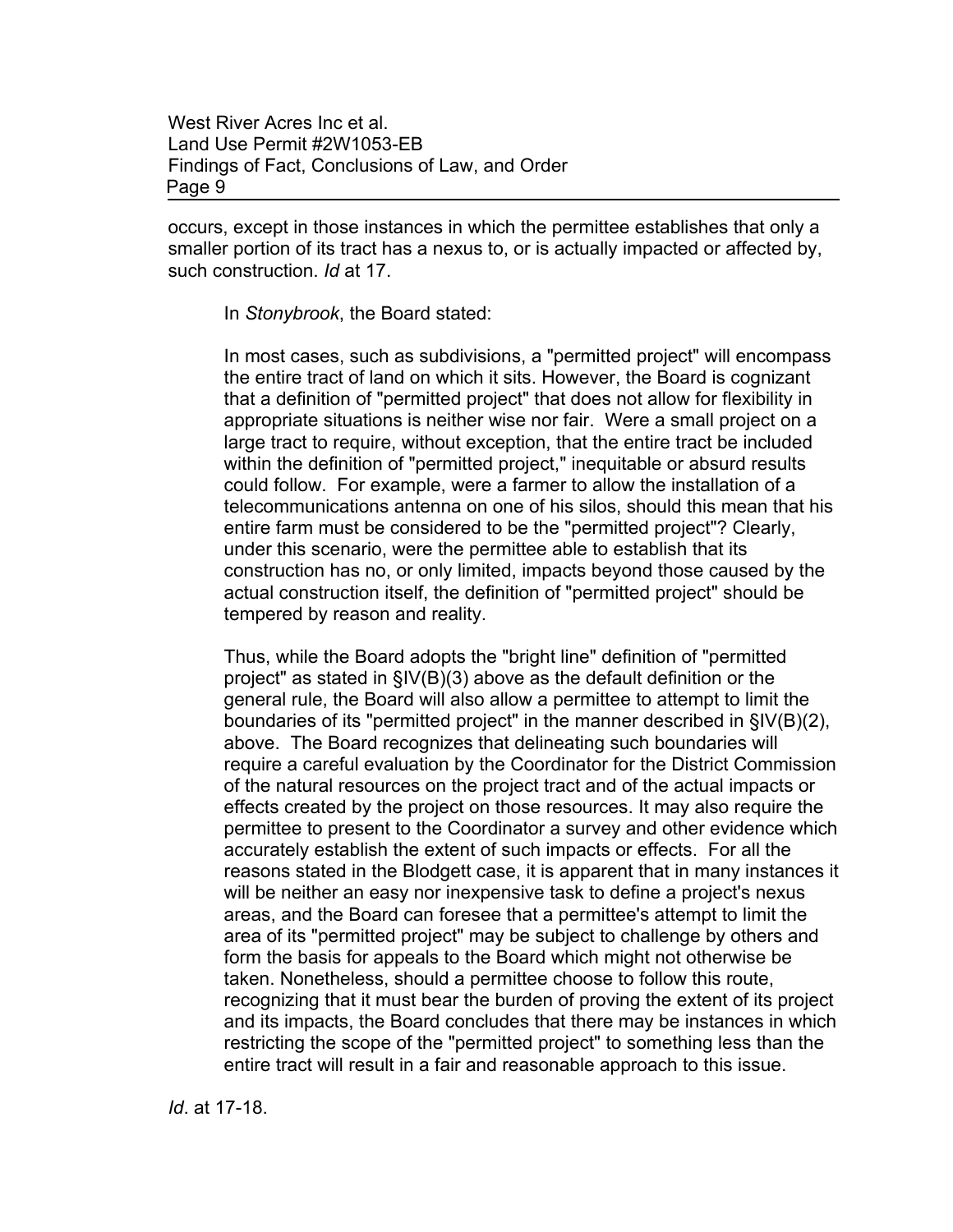The Board first notes that there has been no development relating to the Project on the contiguous parcels. However, simply because a contiguous parcel has no development relating to the Project, does not mean that the Project has no nexus to the parcel or is not impacted by the Project.

Thus, the Board must determine whether any of the other contiguous parcels are impacted or affected by the Project. The Permittees contend that the Project is limited to the 54.2 acre parcel because boarders primarily ride their horses on the 54.2 acre parcel, on town roads, and any unposted open land. The Permittees also stated that the horse shows only take place on the 54.2 acre parcel. However, the Permittees acknowledge that boarders can ride on the King parcel if they sign a waiver of liability. The Board also notes that even though the references in the prior brochure that advertised "over 1,000 acres with miles of glorious trails" has been replaced, the current brochure still advertises "miles of picturesque trails through fields, forests, and mountains..."

 However, notwithstanding the question of the accuracy of Permittees' brochure, the Board concludes that the occasional use of the contiguous parcels by boarders or members of the general public has virtually no environmental impact under the Act 250 Criteria. The Permittees own 25 of the 50 horses boarded at the Project. Whatever impacts the boarders' 25 horses cause is not only minimal, it is minuscule compared to the greater but still insignificant impact of the general public which the Permittees passively allow to ride on the parcels by not posting their land. Thus, the Board concludes that in light of the minuscule to insignificant environmental impacts, the size of the "permitted Project" must be limited to the 54.2 acre tract.

### **Criterion 1(F)**

Before granting a permit for a Project located on a shoreline, the Board must find that:

the development or subdivision of shorelines must of necessity be located on a shoreline in order to fulfill the purpose of the . . . [Project], and the . . [Project] will, insofar as possible and reasonable in light of its purpose:

(i) retain the shoreline and the waters in their natural condition,

(ii) allow continued access to the waters and the recreational opportunities provided by the waters,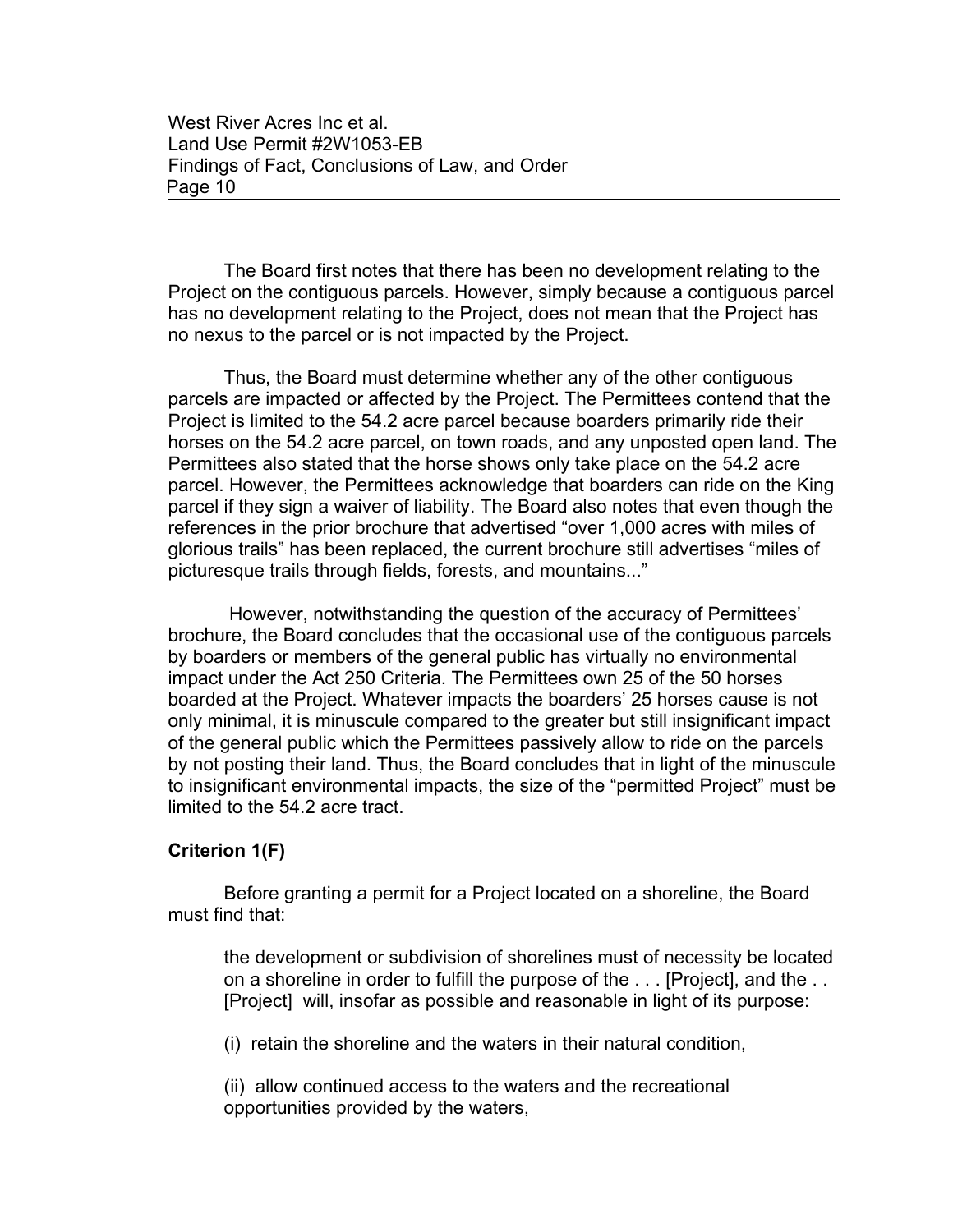> (iii) retain or provide vegetation which will screen the development or subdivision from the waters, and

(iv) stabilize the bank from erosion, as necessary, with vegetation cover.

10 V.S.A. § 6086(a)(1)(F).

#### *Development on the Shoreline*

The first inquiry is whether the development is on the shoreline. Act 250 defines "shoreline" as: "'Shoreline' means the land adjacent to the waters of lakes, ponds, reservoirs and rivers. Shorelines shall include the land between the mean high water mark and the mean low water mark of such surface waters." 10 V.S.A. § 6001(17).

The Board has held that shorelines are not limited to the area located between the mean high water mark and the mean low water mark, but rather, may include lands adjacent to and a considerable distance from the water body itself. *Josiah E. Lupton, Quiet River Campground*, #3W0819 (Revised)-EB, Findings of Fact, Conclusions of Law, and Order at 15 (May 18, 2001). The Board has not established specific horizontal limits which define a shoreline, especially when considering river shorelines. "The word 'adjacent' is a relative term that must be considered in the scale of a project." *Re: L & S Associates*, #2W0434-8-EB, Findings of Fact, Conclusions of Law, and Order at 37 (June 2, 1993). Thus, there is no bright-line rule regarding where a shoreline begins and ends. Rather, the Board determines whether a project is located on a shoreline by considering the facts on a case-by-case basis.

In prior cases, whether or not all or part of a project was on a shoreline was not at issue*. Bernard and Suzanne Carrier, #7R0639-EB,* Findings of Fact, Conclusions of Law, and Order (Oct 5, 1990); *Woodford Packers, Inc., d/b/a WPI*, #8B0542-EB Findings of Fact, Conclusions of Law, and Order at 13 (Oct 5, 2001). These cases did not address the fact that some components of a project may be on the shoreline while other components may be far removed and not impact the shoreline or river at all.

The Project tract is 54.2 acres and only a fraction of that is on the shoreline. The purpose of Criterion 1(F) to protect shorelines is not served by imposing restrictions on portions of a project tract that are not adjacent to the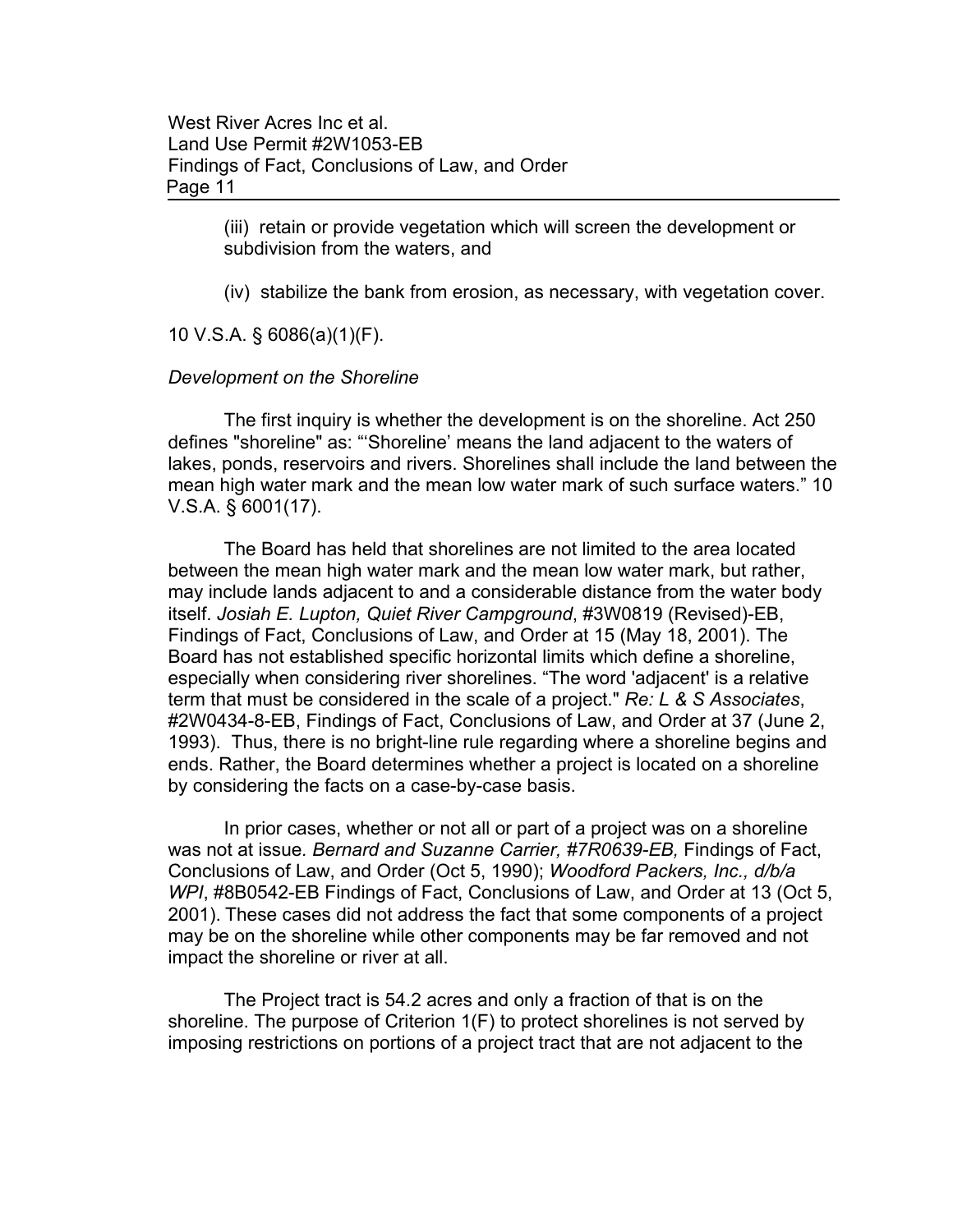river.<sup>2</sup> Therefore, the Board will only apply the Criterion  $1(F)$  test to those components of a Project that it determines are on the shoreline.

In this case, the Board finds that given the moderately sloping meadow towards the top of the river bank, the shoreline extends beyond the high water mark and includes the land immediately adjacent to the top of the river bank. Therefore, the Board concludes that the swimming access area, the canoe access area, and the carriage-driving training area are within the shoreline for purposes of Criterion 1(F). As a result, the Board will apply the Criterion 1(F) analysis only to those areas.

#### *Of Necessity Test*

Historically, the "of necessity" element was easily established by mere statements that it was desirable for the project to be located on a shoreline. For example, in *Bernard and Suzanne Carrier*, the Board concluded that the purpose of building a subdivision in its specific location was "clearly for the landowners to enjoy the pleasures of living on a shoreline." This alone led the Board to conclude that the project must be located on the shoreline to fulfill its purpose. *Bernard and Suzanne Carrier* at 11.

However, in *Josiah E. Lupton, Quiet River Campground* the Board applied the "of necessity" test more strictly.

In analyzing the "of necessity" requirement of Criterion 1(F), the Board now concludes that its earlier decisions may have not given the "of necessity" requirement of Criterion 1(F) the weight it deserves and that the legislature's inclusion of the "of necessity" language evinces a clear mandate that the project must serve a water-related purpose. The phrase "of necessity" is not a soft requirement lending to compromise, but rather, the plain meaning of these words requires a finding beyond the fact that the project's purpose in locating on the shore is simply desirable. In the future, the Board will consider whether the project's location on the shoreline serves as an integral part of the developmental scheme.

<sup>&</sup>lt;sup>2</sup> The Board notes that element iii of Criterion  $1(F)$  requires permittees to use vegetation to screen the development or subdivision from the water. It makes little sense under Criterion 1(F) to require anything more than adequate screening for projects or portions of projects that are not on the shoreline. In the instant case, the Permittees' vegetated buffer will provide adequate screening.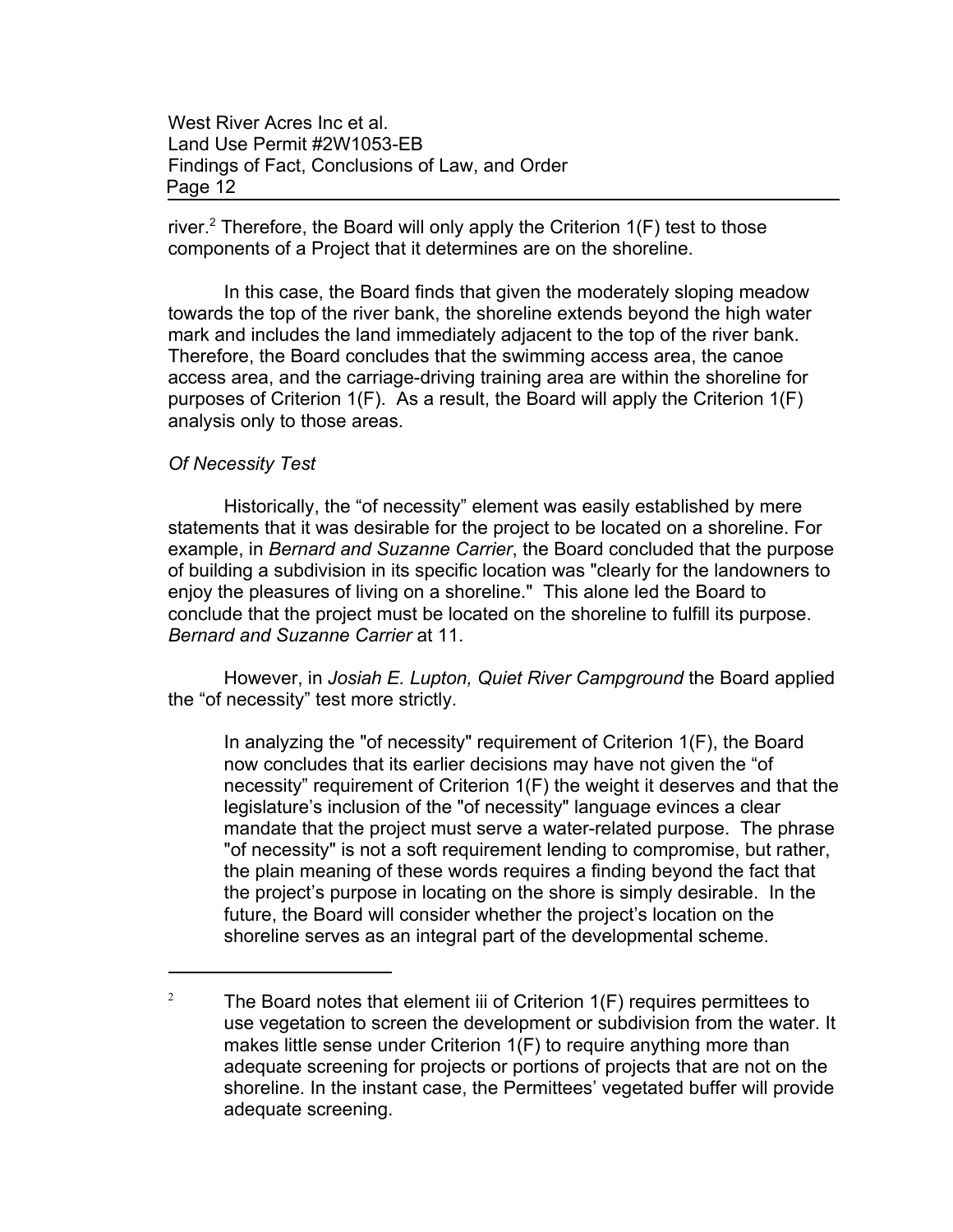#### *Id*. At 16.

The Board considered whether there were water-dependent elements associated with the project such as docks, boardwalks or swimming platforms that necessitated the project to be located on the shoreline; whether the development would be incomplete without the shoreline; and whether the purpose of the Project can be satisfied by a similar project located in other nonshoreline locations.

Likewise, in *Woodford Packers* the Board held that a housing development project did not comply with Criterion 1(F) because it was not water related.

To give proper significance to Criterion 1(F) and its "of necessity" provision, the Board must look first to the functional purpose of a project to determine whether the project's purpose is water-related. The Project in question is an affordable housing development for retired persons, with a walking path and other facilities to meet the residents' physical and social needs. Nothing about this purpose is so water-related as to require that the Project to be located on the shoreline of a river. WPI's desire to provide residents with river views is not a water-related purpose sufficient to meet the "of necessity" requirement of Criterion 1(F).

### *Woodford Packers* at 24.

In the instant case, the Board finds that the swimming and canoeing access areas are "of necessity" located on a shoreline because they are waterdependent activities. However, the carriage training area is not water-dependent and does not require proximity to the shoreline or river. The Board concludes that the carriage training area fails the "of necessity" test. Therefore, the Permittees are required to relocate the carriage training area at least 100' from the top of the river bank (as delineated on Exhibit Map S-2). The vegetated buffer in this area must also be restored to a width, density, diversity, and height comparable with the other portions of the vegetated buffer. No other construction of structures, training, or activities which disturb the soil will be permitted within 100' of the top of the river bank. This area which currently has exposed soils should be seeded with grass and mulched. The Permittees may only mow outside the boundaries of the vegetated buffer as depicted in the Permittees' revised planting plan dated May 11, 2004.

*Elements of Criterion 1(F)*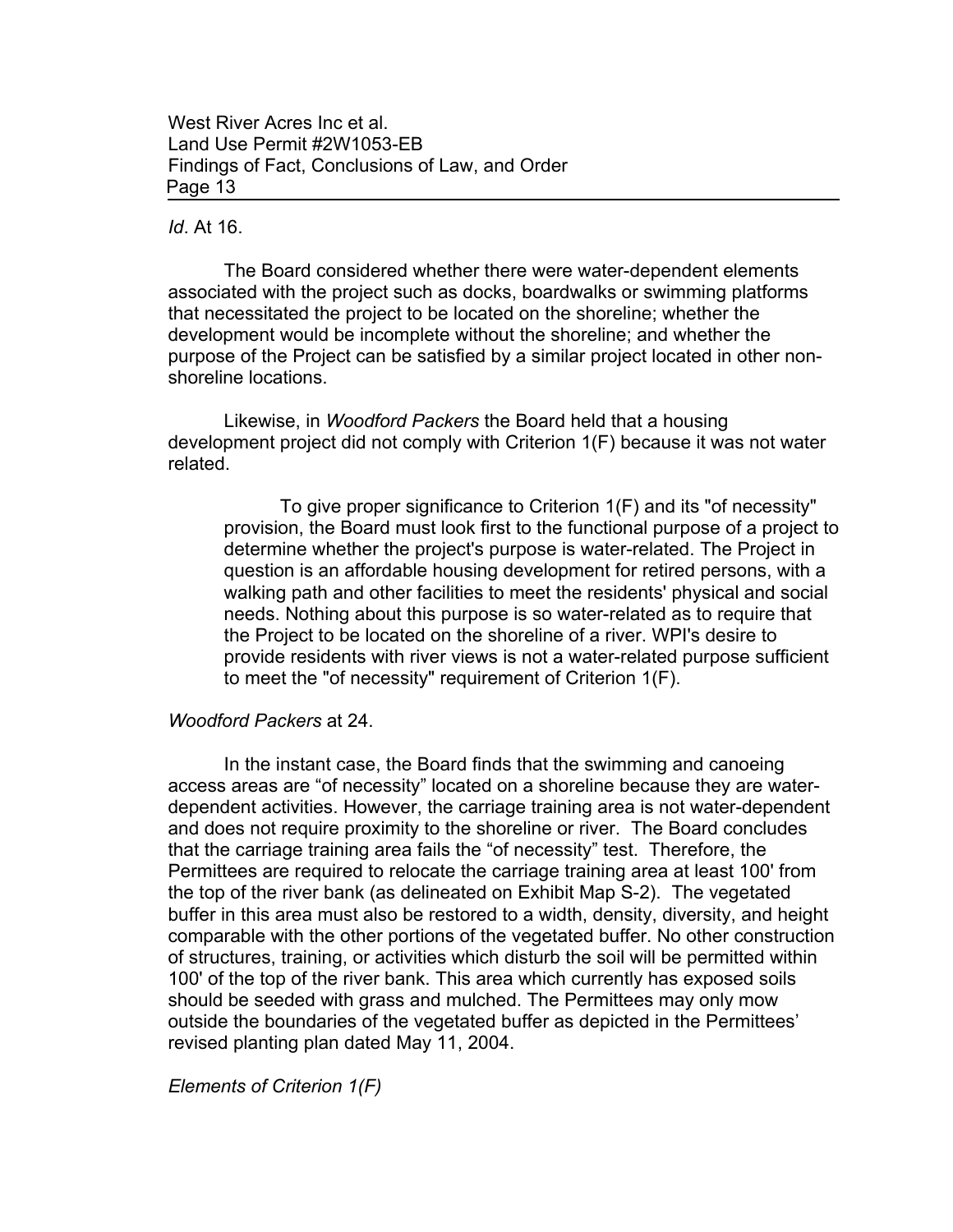First, the Board notes that it must consider the elements of Criterion 1(F) in light of what is "possible and reasonable" given the purpose of the Project. This requires the Board to balance the Project's effect on the resource (the West River) against the Permittees' need to affect the resource to accomplish its ends. *Okemo Mountain, Inc.,* # 2S0351-12A-EB, Findings of Fact, Conclusions of Law and Order at 17 (Mar. 22, 1992).

#### *(i) retain the shoreline and the waters in their natural condition*

The Board finds that in order to appropriately retain the shoreline and waters of the West River in their natural condition, the vegetated buffer must be enhanced. Vegetated buffers are of significant value to river ecosystems, serving to filter stormwater, shade the river, provide habitat and food, along with many other critical functions.

However, given the nature of the Project which has limited impacts on the West River, the Board concludes that the width of the existing vegetated buffer provides reasonable benefits to the West River and does not inhibit the Project's operations. Therefore, the width of the vegetated buffer as depicted in the Permittees' revised planting plan should be maintained. There shall be no encroachment on the vegetated buffer except for the voluntary manual removal of fallen and dead trees and for the control of Japanese Knotweed.

In order to promote the species diversity and stability of the vegetated buffer, the Permittees shall control the Japanese Knotweed by manual and selective cutting 2 to 3 times a year. The Permittees are not required to attempt to eradicate the Japanese Knotweed because eradication could require the use of harmful machinery and/or chemicals which could result in bare patches and erosion.

In addition, while the break in the vegetated buffer for the swimming area may remain, the break in the dense multi-layered vegetated buffer for the canoe access area is a couple hundred feet. It is both possible and reasonable for this area to be substantially narrower yet still provide adequate canoe access. Therefore, the break in the vegetated buffer for the canoe access area must be reduced to the size depicted in the Permittees' revised planting plan. The enhanced vegetated buffer for the canoe access area shall consist of native vegetation randomly spaced or clumped to create a diverse, multi-layered community of plant species, consistent with the Permittee's approved plan. The width of the new vegetated buffer at the canoe access area shall be at least the width of the adjoining vegetated buffer.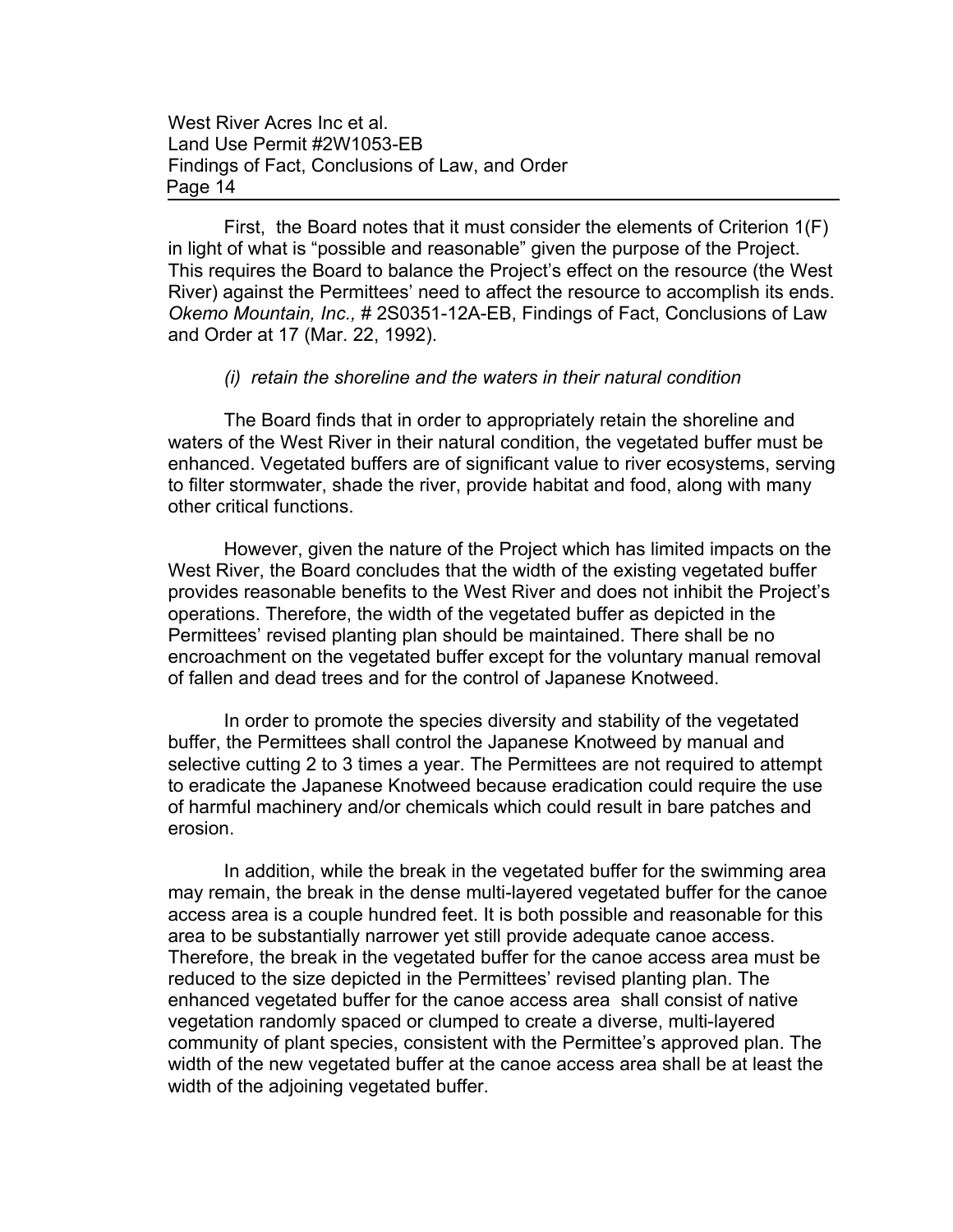Furthermore, the existing vegetated buffer near the canoe access area must have at least the same density and diversity of vegetation as the area to be planted pursuant to the Permittees' revised planting plan. Thus, if the existing vegetated buffer near the canoe access area has less diversity or density of vegetation, the Permittees shall plant additional vegetation to make up for any deficiency in the existing buffer.

### *(ii) allow continued access to the waters and the recreational opportunities provided by the waters*

The Permittees have historically allowed members of the general public to access the West River with permission. The Project will not change the current access or recreational opportunities provided by the West River. Therefore, this element of Criterion 1(F) is met.

*(iii) retain or provide vegetation which will screen the development or subdivision from the waters*

With the exception of the breaks in the vegetated buffer for the swimming area and canoe access area, the vegetated buffer effectively screens most of the development from the water. The Board also notes that to the extent one can see the Project from the water, it is a visually pleasing view of a horse farm. Therefore, the Permittees have satisfied this element of Criterion 1(F).

### *(iv) stabilize the bank from erosion, as necessary, with vegetation cover*

The bank of the West River is relatively stable along the Permittee's 1800' shoreline, and there is no evidence of significant erosion problems. There are some areas where the soil is exposed, but these areas are few and far between compared to the vegetated buffer and the vast horse pasture.

#### **Criterion 8 (A)**

The Board will not grant a permit if it is demonstrated by any party opposing the applicant that the development or subdivision will destroy or significantly imperil necessary wildlife habitat or any endangered species, and

(i) the economic, social, cultural, recreational, or other benefit to the public from the development or subdivision will not outweigh the economic, environmental, or recreational loss to the public from the destruction or imperilment of the habitat or species, or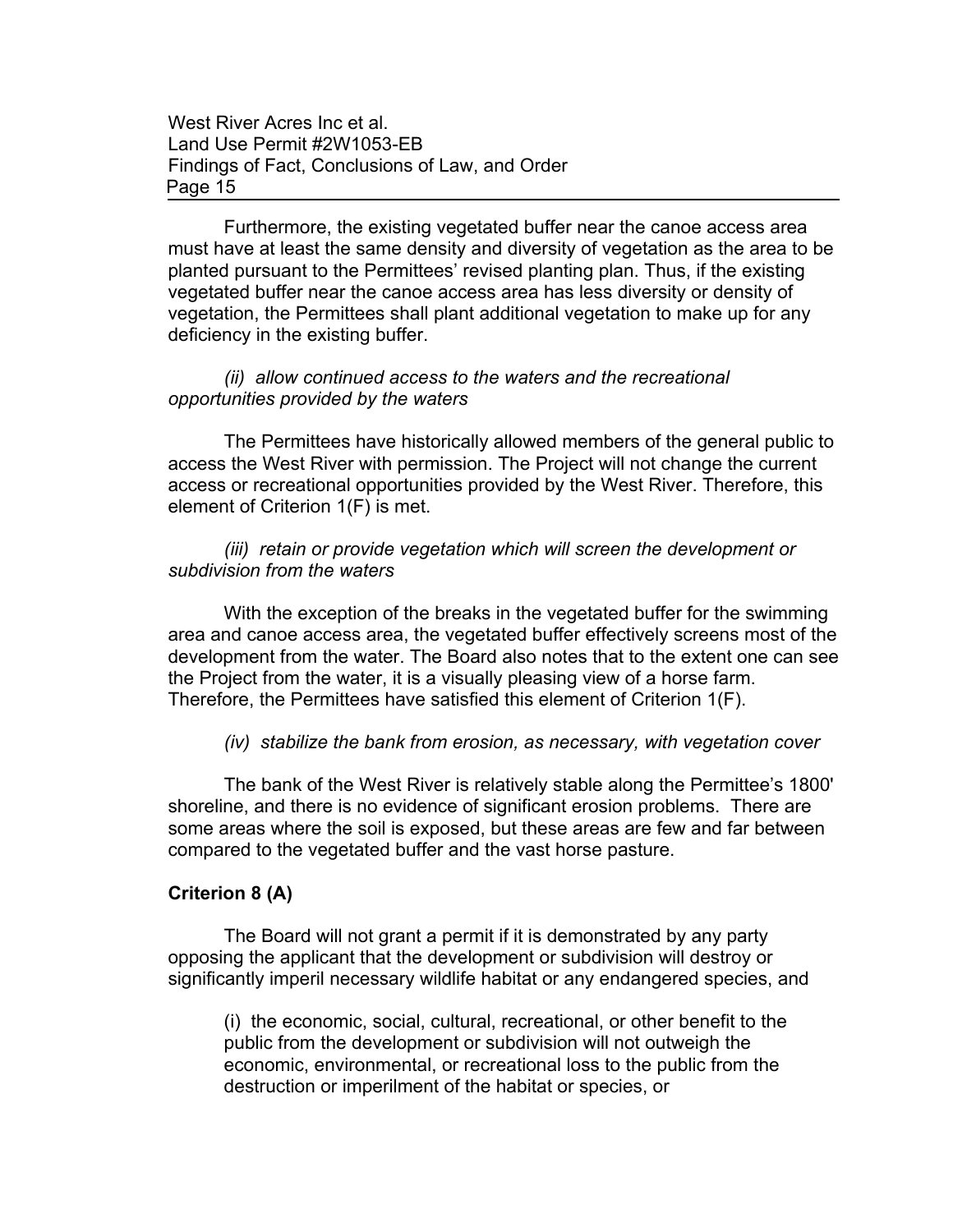> (ii) all feasible and reasonable means of preventing or lessening the destruction, diminution, or imperilment of the habitat or species have not been or will not continue to be applied, or

(iii) a reasonable acceptable alternative site is owned or controlled by the applicant which would allow the development or subdivision to fulfill its intended purpose.

10 V.S.A. § 6086(a)(8)(A)(i)-(iii). The burden of proof is on the opponents under Criterion 8(A). *Id.* § 6088(b).

"'Necessary wildlife habitat' means concentrated habitat which is identifiable and is demonstrated as being decisive to the survival of a species of wildlife at any period in its life including breeding and migratory periods." 10 V.S.A. § 6001(12). *See Re: Bernard and Suzanne Carrier*, #7R0639-EB, Findings of Fact, Conclusions of Law and Order at 18 (Oct. 5, 1990); *Re:Southview Associates*, #2W0634-EB, Findings of Fact and Conclusions of Law at 7-9 (June 30, 1987) *aff'd In re Southview Associates*, 153 Vt.171 (1989); *Re:Nile and Julie Duppstadt & John and Deborah Alden*, #4C1013-EB, Findings of Fact, Conclusions of Law, and Order (Corrected) at (Apr. 30, 1999).

Criterion 8(A) involves a three stage inquiry: (a) whether the alleged habitat constitutes "necessary wildlife habitat;" (b) if so, whether the project will destroy or significantly imperil such habitat; and (c) if so, whether one or more of subcriteria (i) through (iii) is satisfied. *Re: Mark and Pauline Kisiel*, #5W1270-EB, Findings of Fact, Conclusions of Law, & Order (Altered) at 37 (Aug. 7, 1998).

ANR argued that a population of a state threatened species of fresh water mussels was observed within 1,000 feet of the Project site. ANR also asserted that the West River at the Project site provides critical fish habitat for a number of fish species including smallmouth bass, rock bass, white suckers, tessellated darters, and minnows.

The Permittees assert that there is no necessary wildlife habitat in the West River. However, the Permittees did not produce an aquatic zoologist or other qualified expert and conducted no sampling or studies. Therefore, Permittee's assertion is not persuasive and the Board concludes that the West River at the Project site contains "necessary wildlife habitat."

The next inquiry is whether the Project will destroy or significantly imperil such habitat. Although ANR demonstrated the importance of the habitat, it did not demonstrate how the Project will destroy or significantly imperil the habitat. The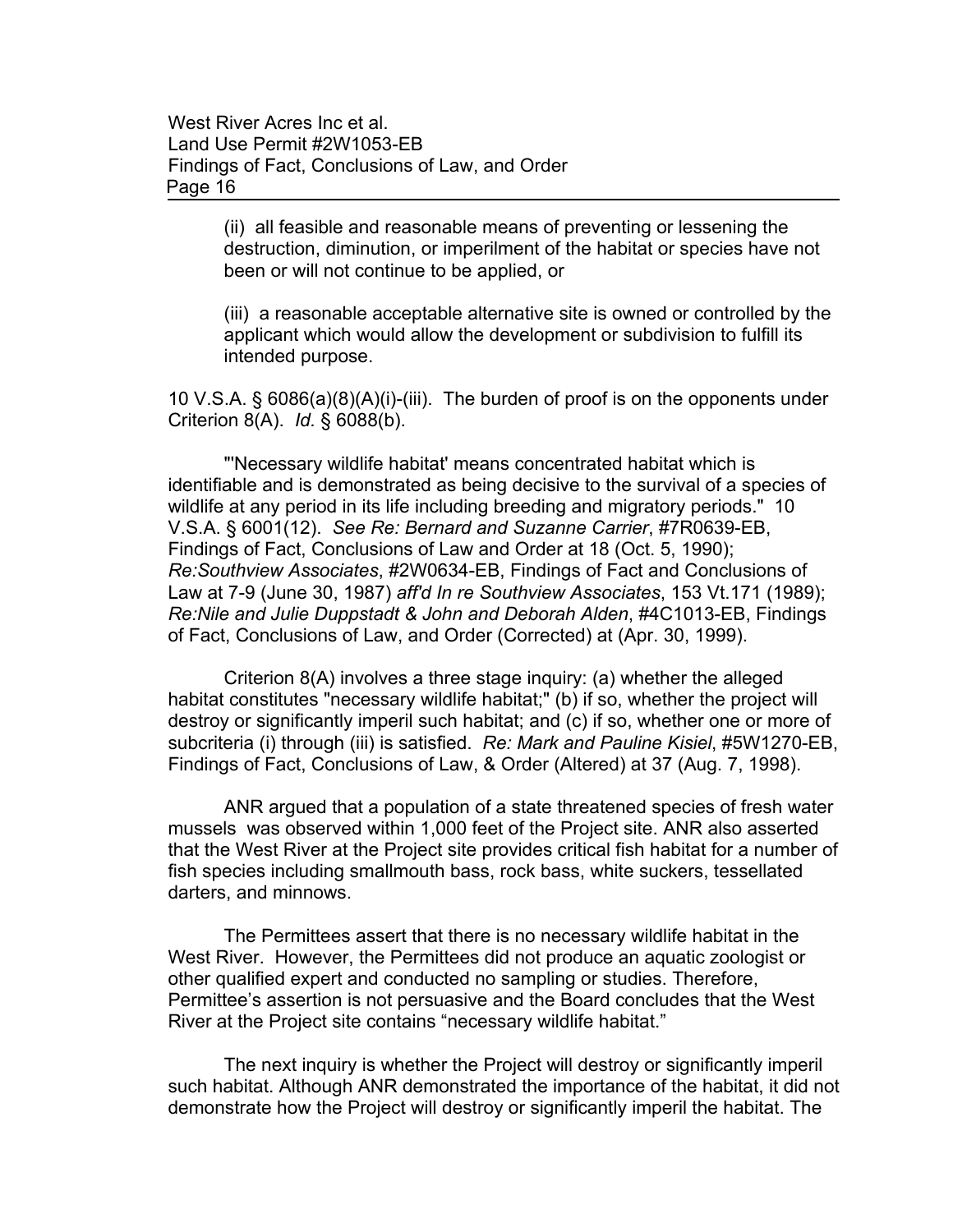Project is already constructed and ANR was unable to point out any significant impacts of the Project. As a result, the Board concludes that ANR did not meet its burden of proof and the Project complies with Criterion 8(A).

## **Criterion 9(K)**

Criterion  $9(K)$  10 V.S.A. § 6086(a)(9)(K) provides that:

A permit will be granted for the development or subdivision of lands adjacent to governmental and public utility facilities, services, and lands, including, but not limited to, highways, airports, waste disposal facilities, office and maintenance buildings, fire and police stations, universities, schools, hospitals, prisons, jails, electric generating and transmission facilities, oil and gas pipe lines, parks, hiking trails and forest and game lands, when it is demonstrated that, in addition to all other applicable criteria, the development or subdivision will not unnecessarily or unreasonably endanger the public or quasi-public investment in the facility, service, or lands, or materially jeopardize or interfere with the function, efficiency, or safety of, or the public's use or enjoyment of or access to the facility, service, or lands.

The burden of proof to show that the proposed development will satisfy Criterion 9(K) is on the Permittee. 10 V.S.A. § 6088(a). The public land or facility at issue here is the West River. The Board conducts two separate inquiries under Criterion 9(K) with respect to governmental and public facilities. First, the Board examines whether a proposed project will unnecessarily or unreasonably endanger the public investment in such facilities. Second, the Board examines whether a proposed project will materially jeopardize or interfere with (a) the function, efficiency or safety of such facilities, or (b) the public's use or enjoyment of or access to such facilities. *Swain Development Corp.*, #3W0445-2-EB, Findings of Fact, Conclusions of Law, and Order at 33 (Aug. 10, 1990).

While no party produced any evidence or testimony specific to Criterion 9(K), the evidence under Criteria 1(F) and 8(A) concerning the Project's impacts to the West River are relevant under Criterion 9(F). Under those Criteria the Board already concluded that the Project did not cause any significant impacts to the West River. In light of that conclusion, the Board finds that the Project complies with Criterion 9(K).

### **Criterion 10**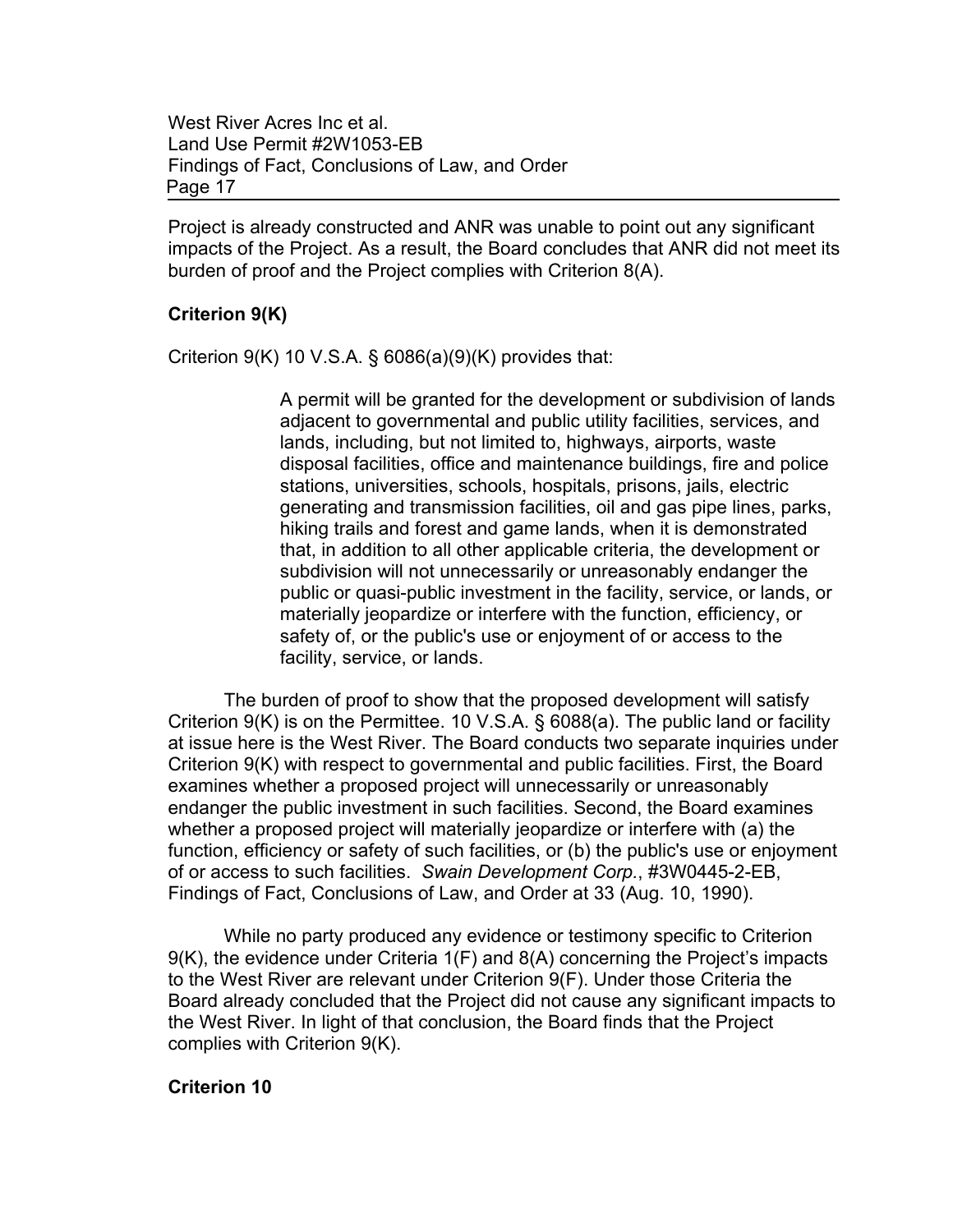Before granting a permit, the Board must find that the project "is in conformance with any duly adopted local or regional plan or capital program of Title 24." 10 V.S.A. §6086(a)(10). The burden of proof is on the Permittees. 10 V.S.A. §6088(a).

If the town plan or regional plan provisions are specific, they are applied to the proposed project without any reference to the zoning regulations. A provision of a town plan evinces a specific policy if the provision: (a) pertains to the area or district in which the project is located; (b) is intended to guide or proscribe conduct or land use within the area or district in which the project is located; and (c) is sufficiently clear to guide the conduct of an average person, using common sense and understanding. *The Van Sicklen Limited Partnership*, #4C1013R-EB, Findings of Facts, Conclusions of Law, and Order at 52 (Mar. 8, 2002).

If the provisions are ambiguous, however, the Board examines the relevant zoning regulations for provisions which resolve the ambiguity. *Molgano* at 29-31. This does not mean that the Board conducts a general review of a project for its compliance with the zoning regulations, but rather it sees if there are provisions in the zoning regulations that address the same subject matter that is at issue under the town plan. *Re: Fair Haven Housing Limited Partnership and McDonald's Corporation*, #1R0639-2-EB, Findings of Fact, Conclusions of Law, and Order at 19 (Apr. 16, 1996), *aff'd, In re Fair Haven Housing Limited Partnership and McDonald's Corporation*, Docket No. 96-228 (Vt. Apr. 23, 1997) (unpublished).

The Board has held that when town and regional plans do not conflict, a project will be reviewed for its conformance with both plans. *Green Peak Estates*, #8B0314-2-EB, Findings of Fact, Conclusions of Law, and Order (Jul. 22, 1986), *aff'd*, *In re Green Peak Estates*, 154 Vt. 363 (1990); *Heritage Group, Inc.,* #4C0730-EB, Findings of Fact, Conclusions of Law, and Order (Mar. 27, 1989); *George & Barbara Musbek*, #2W0600-EB, Findings of Fact, Conclusions of Law, and Order (Jan. 13, 1986). If there is a conflict between the town and regional plan, the regional plan applies if the project has substantial regional impacts; if the project does not have substantial regional impacts, then the town plan, not regional plan, applies. *Richard Provencher*, #8B0389-EB, Findings of Fact, Conclusions of Law, and Order (Jan. 19, 1988).

Most town plans and regional plans are aspirational in nature and do not contain words such as "prohibited" or phrases such as "shall not be allowed. *See* John A. Russell Corporation and Crushed Rock, Inc., Land Use Permit Application #1R0489-6, Findings of Fact, Conclusions of Law, and Order (Aug. 19, 1999), *citing*, *Kalakowski v. John A. Russell Corp.,* 137 Vt. 219, 225 (1979);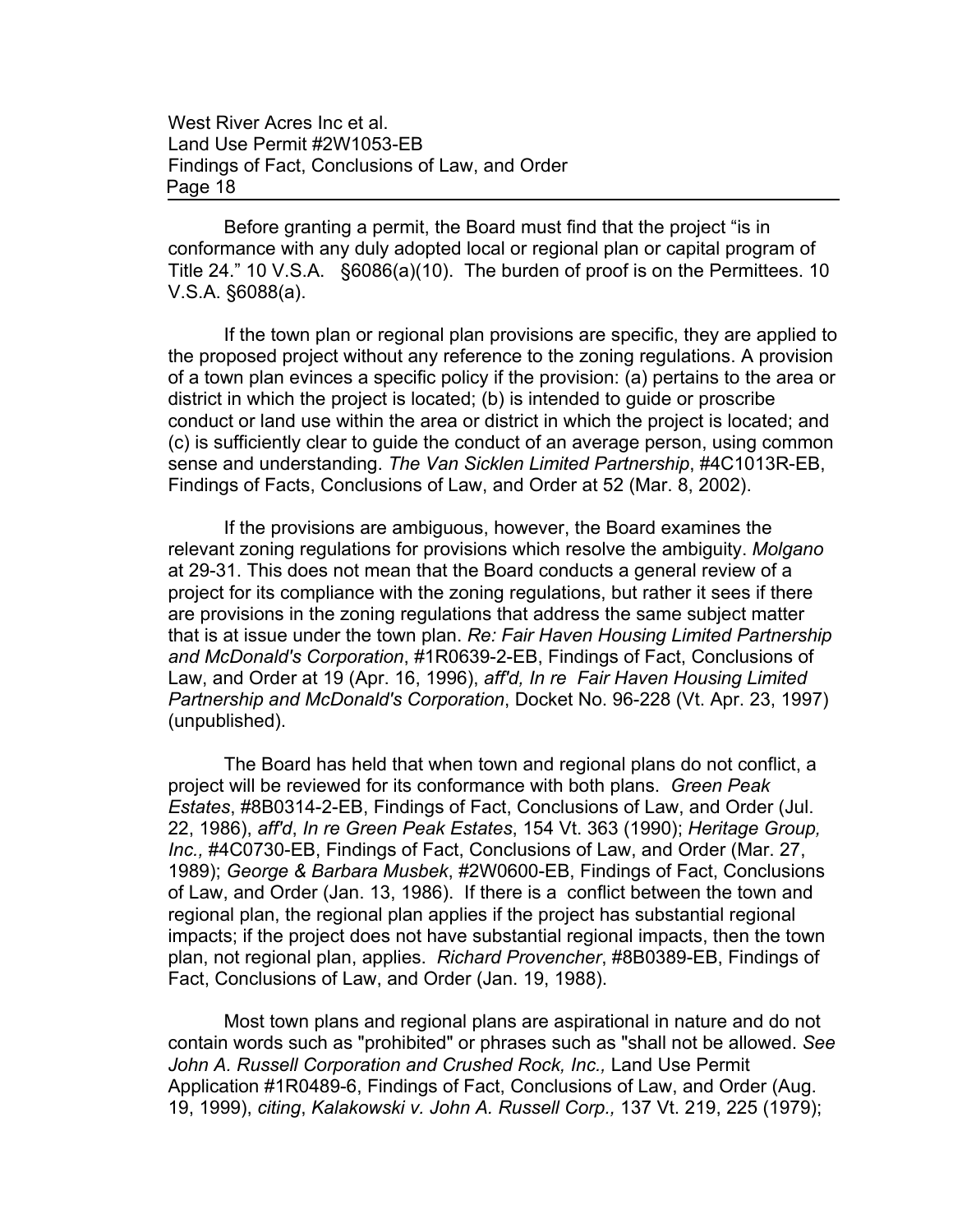*Casella Waste Management Inc.,* #8B0301-7-WFP, Findings of Fact, Conclusions of Law, and Order at 41 (May 18, 2000).

Even though town and regional plans are "abstract and advisory," *id.,* Act 250 requires that projects comply with a "local or regional plan," if one exists. 10 V.S.A. §6086(a)(10). The Board therefore reviews the town and regional plans for language that is appropriate to be given regulatory effect.

For example, where a plan uses ineffectual language, the Board will not read that language to prohibit a project. *See, Re: The Van Sicklen Limited Partnership,* #4C1013R-EB, Findings of Fact, Conclusions of Law, and Order at 55 (Mar. 8, 2002) (phrases such as "strongly encourages" and "should focus its efforts to encourage" indicate nonmandatory elements of a town plan); *Re: Green Meadows Center, LLC, The Community Alliance and Southeastern Vermont Community Action*, #2W0694-1-EB, Findings of Fact, Conclusions of Law, and Order at 42 (Dec. 21, 2000) (while words such as "direct," "encourage", "promote," and "review" in town or regional plans may provide guidance in the interpretation of such plans and may be used to bolster more specific policies in such plans, they do not, by themselves, constitute a mandate). *And see, The Mirkwood Group and Barry Randall*, *supra, a*t 29; *Ronald Carpenter*, #8B0124-6- EB, Findings of Fact, Conclusions of Law, and Order at 16 (Oct. 17, 1995); *Horizon Development Corp.,* #4C0841-EB, Findings of Fact, Conclusions of Law, and Order at 28 (Aug. 21, 1992). *Compare, Re: Southwestern Vermont Health Care Corp*., #8B0537-EB, Findings of Fact, Conclusions of Law, and Order at 54 (Feb. 22, 2001) (use of the phrase "shall be protected" in town plan is mandatory).

But on the other hand where the language of a town or regional plan is sufficiently clear in its intent not to allow a project, the Board must give effect to the language of §6086(a)(10), even if the town or regional plan is not written in prohibitory terms similar to those found in zoning regulations. To do otherwise would be comparable to ignoring Criterion 10's requirement that a project conform with town and regional plans, something which the Board cannot do. *State v. Stevens*, 137 Vt. 473, 481 (1979) (in construing a statute, every part of the statute must be considered, and every word, clause, and sentence given effect if possible); *State v. Racine*, 133 Vt. 111, 114 (1974) (presumption that all language is inserted in a statute advisedly).

Although most of the provisions of the town and regional plans are drafted using non-mandatory language, the Board concludes that the following provisions are sufficiently clear, mandatory, and applicable to the Project. As a result, the Board finds that the Project must comply with the following provisions of the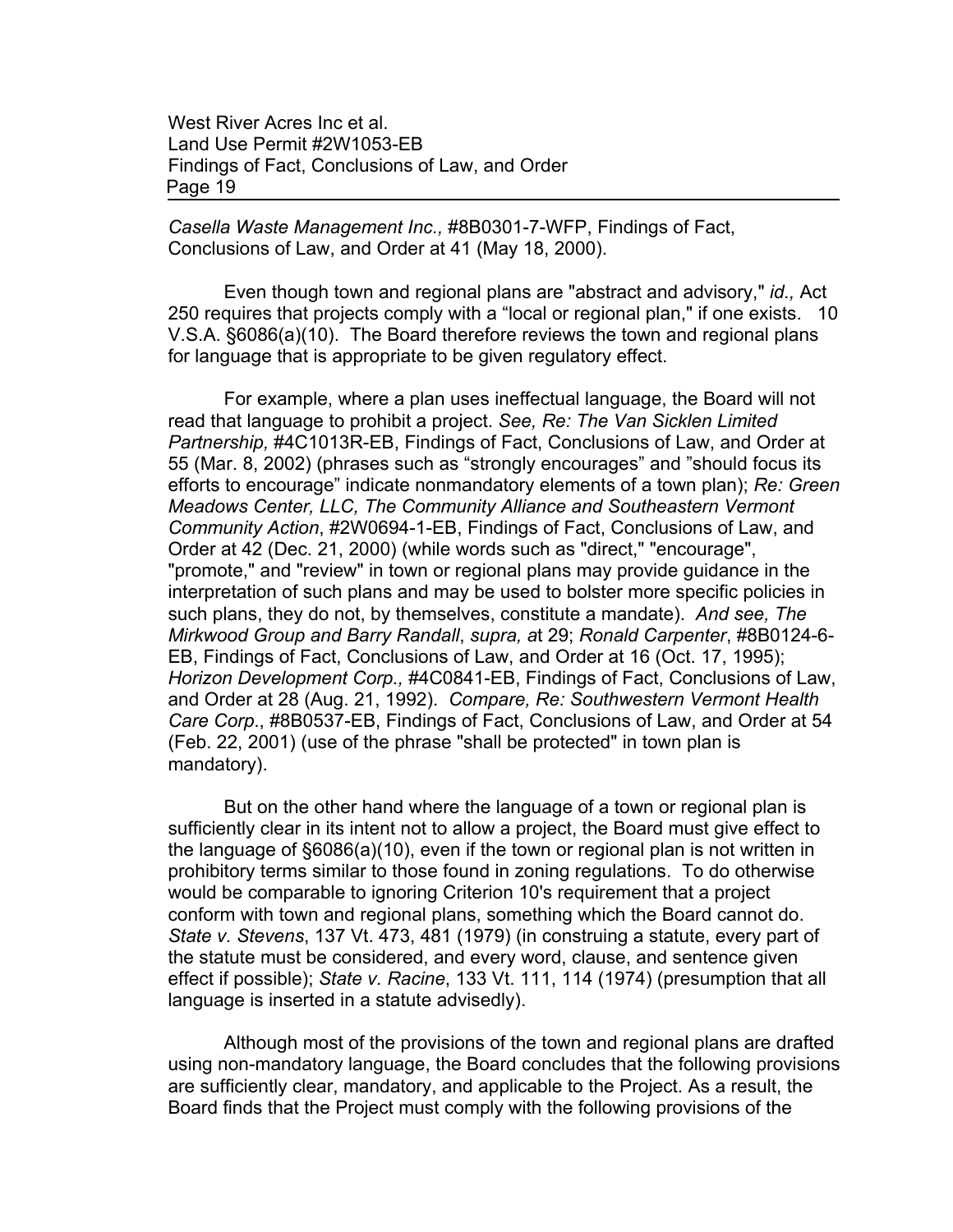Newfane Town and the Windham Regional Plan.

The Newfane Town Plan Surface Water Policy states:

1. Maintenace of Newfane's surface waters and shorelands in their natural state is necessary. ...

3. New Development within or adjacent to shoreland areas shall be designed to result in stable river and stream banks and cause minimal disturbance to the riparian environment.

4. Development activity shall not result in increased rates of stormwater runoff to Newfane's surface waters nor cause surface waters to become silted, contaminated or ortherwise degraded.

The Board notes that these provisions essentially mirror the requirements of Criterion 1(F) and do not add additional or stricter protections. Therefore, the Project complies with the Newfane Town Plan.

The Windham Regional Plan "Natural Resources Policies" states:

1. Maintain undisturbed buffers of vegetation along watercourses, lakes, ponds, wetlands and vernal pools in order to protect shorelines, provide shading to prevent undue increase in stream temperatures, minimize the effects of erosion, sedimentation, and other sources of pollution, and maintain scenic, recreational, and habitat values.

2. Maintain or enhance existing chemical, physical, and biological quality of the Region's surface waters.

Windham Regional Plan at 103.

The above provisions are mandatory and require buffers along watercourses to protect the shoreline and waters of the West River. The Windham Regional Plan does not conflict with the Newfane Town Plan and is thus applicable to the Project. However, like the provisions of the Newfane Town Plan, the Windham Regional Plan imposes no additional protections beyond those found in Criterion 1(F). Therefore, the Board concludes that the Project complies with Criterion 10.

## **V. Order**